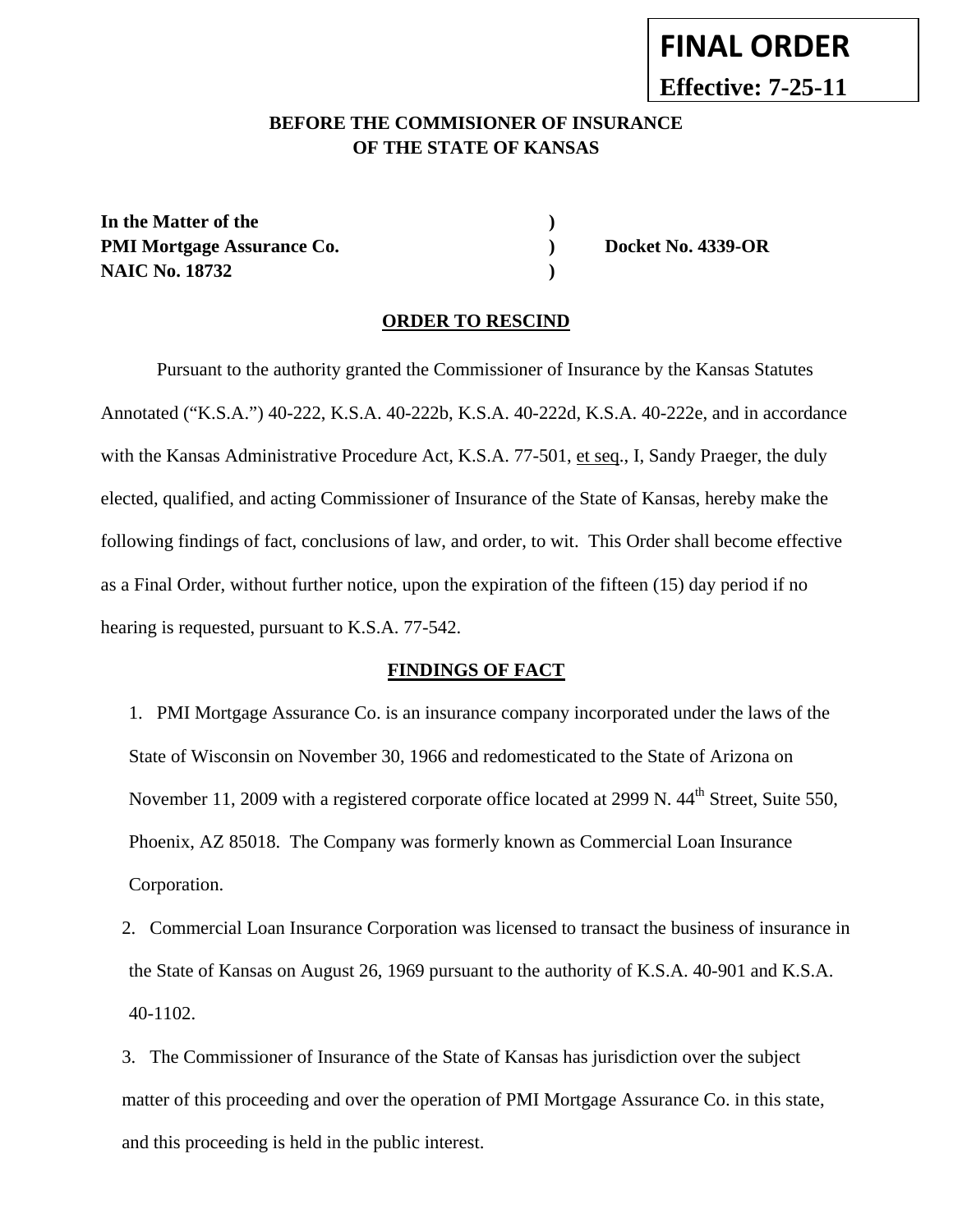4. On March 28, 1986, the Commissioner of Insurance issued a Consent Order which suspended Commercial Loan Insurance Corporation authority to transact the business of insurance in the State of Kansas, except for the renewing of policies required by contractual, statutory, or regulatory obligations. The Consent Order was placed on Commercial Loan Insurance Corporation as a result of the financial condition that had resulted in a condition such that the continued operation of the company in this state might be hazardous to the insuring public.

5. In April, 2001, the Company was purchased by the PMI Group, Inc. and its name changed to PMI Mortgage Assurance Co.

6. The Company reports capital and surplus of \$29,999,249 as of December 31, 2010.

#### **CONCLUSIONS OF LAW**

7. On May 31, 2011, PMI Mortgage Assurance Co. requested that the Consent Order be rescinded.

8. PMI Mortgage Assurance Co. has rectified the financial condition which warranted the issuance of the Consent Order referred to in paragraph #4 above.

#### **IT IS THEREFORE, BY THE COMMISSIONER OF INSURANCE, ORDERED THAT:**

The Consent Order dated March 28, 1986, and referred to in paragraph #4 above, which suspended the authority of PMI Mortgage Assurance Co. to transact the business of insurance in the State of Kansas, is hereby rescinded.

#### **NOTICE OF RIGHTS**

PMI Mortgage Assurance Co. is entitled to a hearing pursuant to K.S.A. § 77-537, the Kansas Administrative Procedure Act. If PMI Mortgage Assurance Co. desires a hearing, they must file a written request for a hearing with: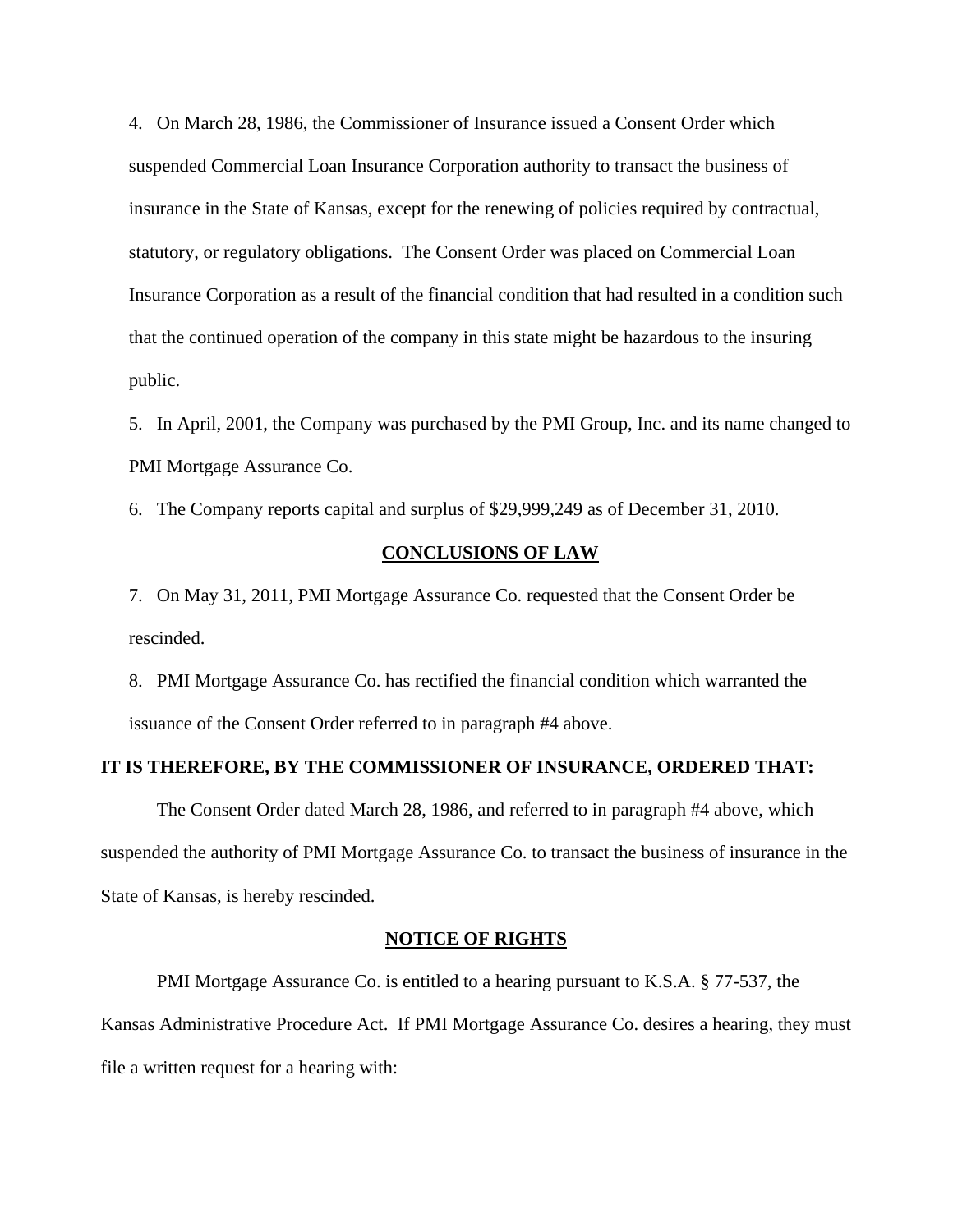Zachary J. C. Anshutz, General Counsel Kansas Insurance Department 420 S.W. 9th Street Topeka, Kansas 66612

 This request must be filed within fifteen (15) days from the date of service of this Order. If PMI Mortgage Assurance Co. requests a hearing, the Kansas Insurance Department will notify them of the time and place of the hearing and information on the procedures, right of representation, and other rights of parties relating to the conduct of the hearing, before commencement of same.

 If a hearing is not requested in the time and manner stated above, this Order shall become effective as a Final Order upon the expiration of time for requesting a hearing, pursuant to K.S.A. § 77-613. In the event PMI Mortgage Assurance Co. files a petition for judicial review, pursuant to K.S.A. § 77-613(e), the agency officer to be served on behalf of the Kansas Insurance Department is:

 Zachary J. C. Anshutz, General Counsel Kansas Insurance Department 420 S.W.  $9<sup>th</sup>$  Street Topeka, Kansas 66612

# **IT IS SO ORDERED THIS \_\_5th\_\_ DAY OF \_\_\_\_July\_\_\_\_\_, 2011 IN THE CITY OF TOPEKA, COUNTY OF SHAWNEE, STATE OF KANSAS.**



 $\angle$ /s/ Sandy Praeger $\angle$  Sandy Praeger Commissioner of Insurance

By:  $\int_S$  Zachary J.C. Anshutz Zachary J.C. Anshutz General Counsel